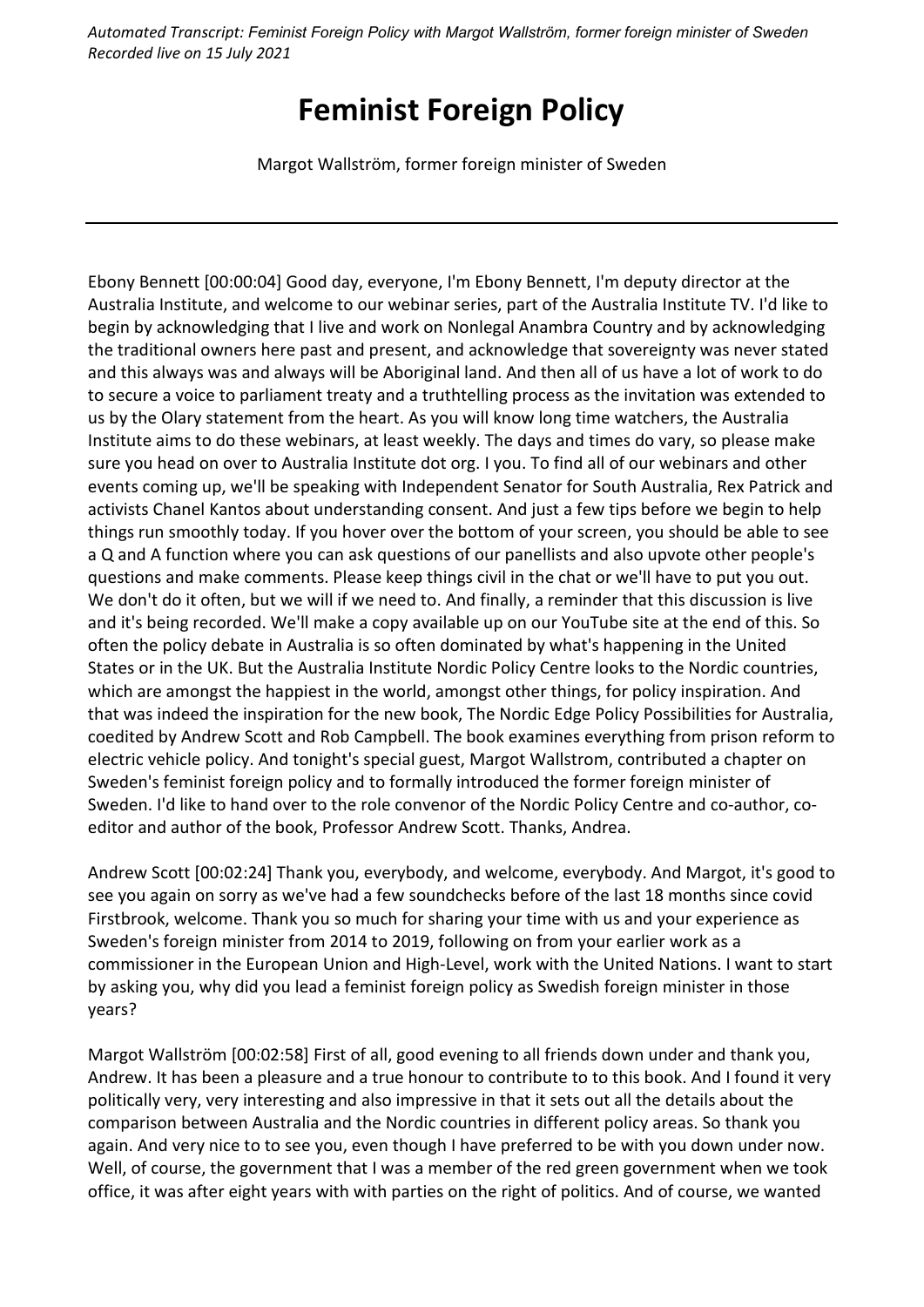to set our own policy direction. And we and I announced that we would pursue a feminist foreign policy based on the research that shows that more women in peace processes means more peace. So it was as simple as that. It belonged to foreign policy. And also I came to and and took office as a foreign minister with a fresh experience of working on the issue of sexual violence in war and conflict. And that made a deep impression on me and both. I often say that it was it gave me nightmares, but also, paradoxically, more hope for the future, because I met with all of those survivors of sexual violence and understood that they don't want to be be defined only as victims, but they are also actors and want to be part of shaping their own future and the future of their countries.

Andrew Scott [00:05:08] Thank you, insert the feminist foreign policy had it built on earlier Swedish policy,

Margot Wallström [00:05:15] when we are fortunate in that we've had, I would say, common understanding of the basis of the fundamentalists of a foreign policy. And gender equality has also been wrong on the Swedish government's foreign policy before. But until the feminist foreign policy, it was mainly concerned with foreign aid and rights. And now it became more prominent in areas like security policy, defence and trade. And underpinning this was a long, strong, long standing of values of gender equality in our domestic policy in Sweden. And what we have

Speaker 4 [00:06:03] seen is, of course, that Swedish men

Margot Wallström [00:06:05] have been taken on much more responsibility for for household Labor and parenting during my lifetime because of, I would say, mainly social Democratic policies, and also that we have since nineteen seventy nine rebind physical violence against children, including by my parents. A very important step as well. And I think it has changed the role of our fathers of of men. And of course, parental leave has meant a lot in changing the attitude of the men. But we still have a problem, like I would say most countries around the world with violence against women. And this is something that we really have to work on together and on a global scale. And we've had a number of other reforms

Speaker 4 [00:07:09] that

Margot Wallström [00:07:09] I think have changed also the role of men, because they will continue to be very important in making sure that that gender equality becomes a reality.

Ebony Bennett [00:07:20] Yeah, absolutely. Margaret, I was going to ask I was really interested there about the reaction when you first kind of label it as a feminist foreign policy and that you kind of had to explain that feminism wasn't all about hating men. Had it did, how does it relate?

Margot Wallström [00:07:36] Well, we, of course, knew and I knew that there it comes with a negative connotation in many countries and is very often interpreted as being against men. I think, you know, if you choose a controversial term like this, then it gives you also an opportunity to to use the definition, to set the definition, to explain what it is. And you also create expectations. And that was that's the whole point of using something that, you know, would be partly controversial. So, of course, we had you can look it up. What is feminism? What does it mean? What does it stand for? And it is as simple as, say, that men, men and women should enjoy the same rights and opportunities and obligations in the society. But of course, it is when it comes to implementing that. So it gave us an opportunity to explain what feminism is and also why it is connected to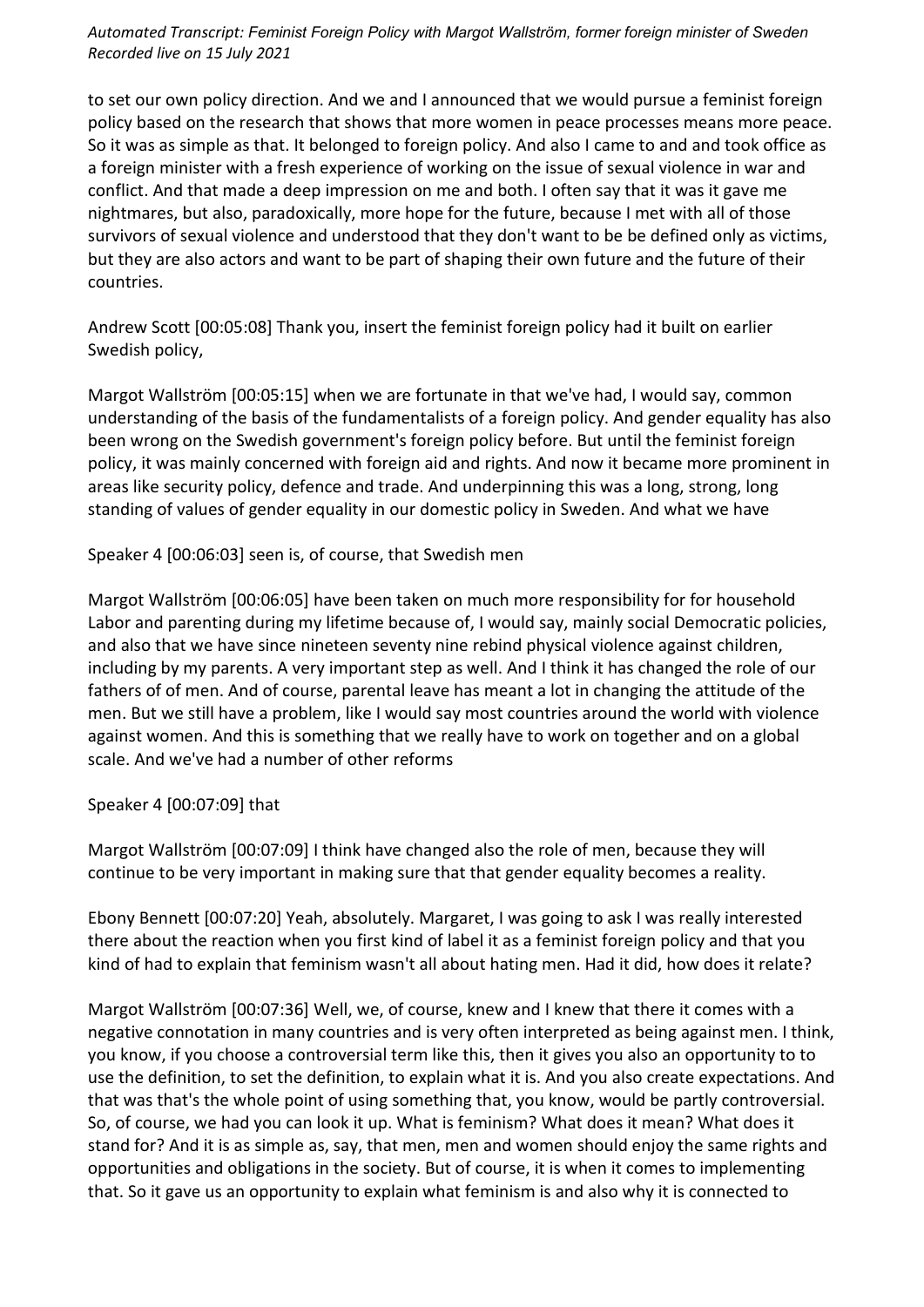foreign policy, why it belongs to foreign policy and security policy, and that more women means more peace, basically. And I think that it quickly shifted into a debate about how do we how do we pursue this? How do we implement it also through all our embassies around the world. And that is why I introduced also the parameters that we were going to to use, namely those three Rs, that that means rights that we look at. Do women and girls enjoy the same legal and human rights everywhere? But what about the representation? Are they there around the table where important decisions are being made and also resources? What about the budgetary resources? Are they used to meet the needs of women and girls? And I think that helped a lot. And we added a couple of hours also. We said that it starts with a reality check and this is in the book. You talk also about gender budgeting, for example. You have to make sure that you have the right statistics to to describe reality in in in different countries. And then you also have to to make sure that you get good results so that. Is the effect of all of this in the.

Andrew Scott [00:10:15] Thanks, Margaret. Yes, well, you mentioned in the book out that Australia has slightly higher than the average in terms of women as a proportion of parliaments globally, the average is less than a quarter. In Australia, it's 30 per cent. Sweden is close to 50 per cent now. And you say more women, more pay. So is there evidence, in fact, that when more women are involved in peace agreements are achieved and that they last longer?

Margot Wallström [00:10:44] Yeah, we we don't have that much of the of statistics about this

Speaker 4 [00:10:53] because unfortunately fewer than 10 percent

Margot Wallström [00:10:55] out of peace agreements have a female signature. So between 1990 and 2014, out of 130 peace agreements, we signed only 13 and sexual violence. This is a weapon in wars and conflicts all around the world. But very often this is something that that is not mentioned in peace agreements and not followed up properly. And also, one hundred and four countries in the world have laws that prevent women from taking on certain jobs. For example, we have we have statistics to show that there is a discrimination against women and that in the cases where women have been part of the peace process, where they have been around the table, where they have signed a peace agreement, did you have more options put on the table to to discuss for a peace agreement, like in Colombia, where women introduced land reform as one of the most crucial things to put in a peace agreement, but also that it lasts longer because women are peace keepers in their societies and in their homes and in their villages and in the countryside. So this is important statistics, although this

Speaker 4 [00:12:28] unfortunately is a modern

Margot Wallström [00:12:30] phenomenon that women are around the table and look at, look around the world right now. Do you see women taking part in the peace processes or the discussions in Yemen? Do you see that what is going on in Afghanistan right now in Syria? I mean, it has been a constant struggle for women to to be able to participate in the negotiations or to the agreements that that will shape their future as well. And they make up half the population. So to me, it is also a matter of democracy.

Andrew Scott [00:13:10] One other statistic, which you've told me I didn't know this before, I don't know how many people would know this, but what proportion of girls under the age of 18 in the world are married? And why is that proportion such a problem?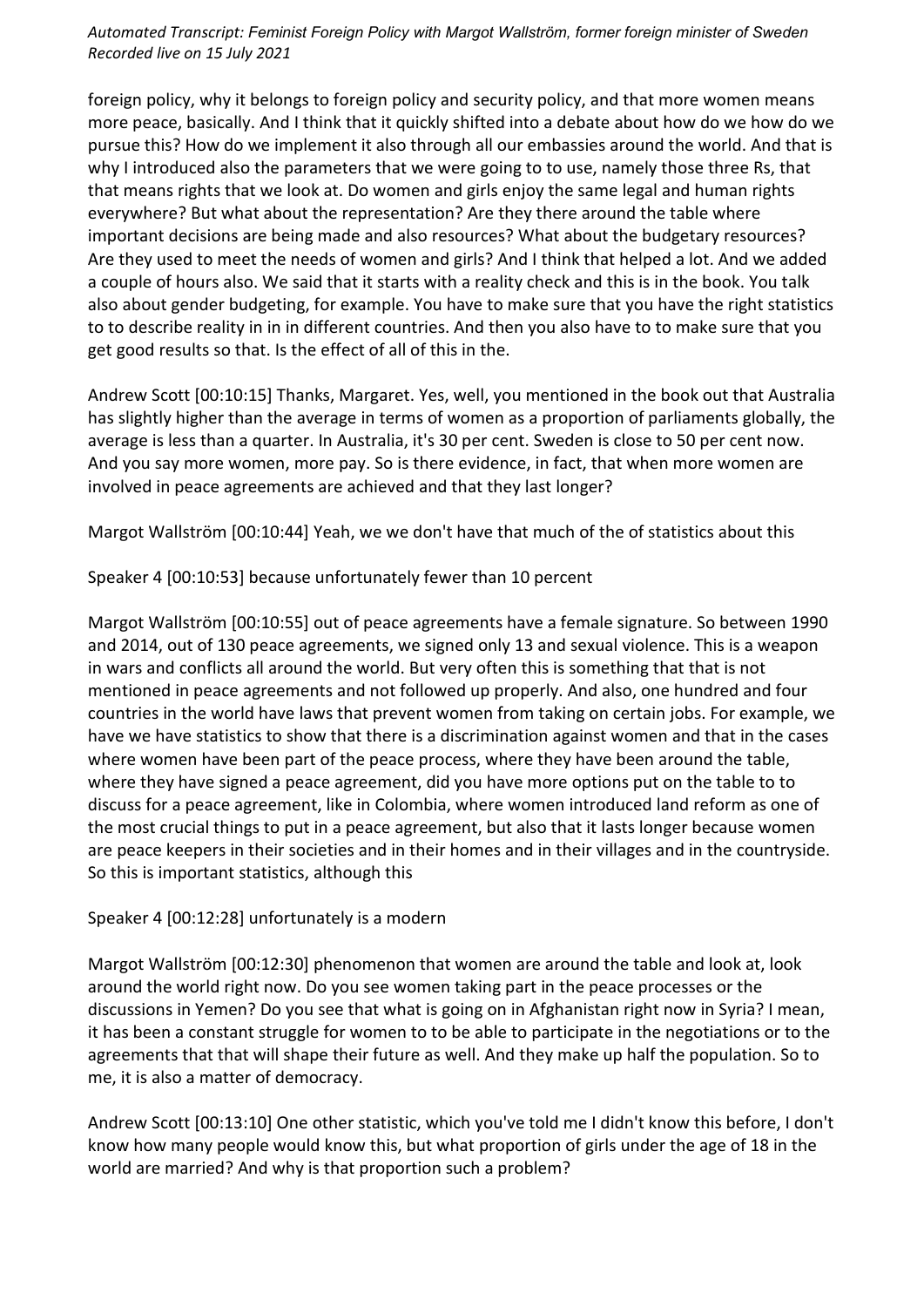Speaker 4 [00:13:23] Well, you might think that you might find that this is a shocking statistic that every fifth girl in the world under 18 years of age is is married. We have to look at why this is because in many countries and when I travel, for example, to the Lake Chad countries around Lake Chad, and they explained to me that this is a way to

Margot Wallström [00:13:52] secure

Speaker 4 [00:13:56] livelihood for for for the girls. You know, if they are married away, then there is a husband who will take care of them. Otherwise, girls are discriminated against in every aspect from health care to the fact that they have to do household chores and not play. They cannot go to school. They don't have the right to to do all the things that boys normally can can enjoy. And at the same time, you have to understand that when such a big proportion of young girls are married away before they are, they will also give birth to many children. So in both Chad and Niger, I think it was the average number of children were six or seven children. And of course, they will never get back to school. They don't have a chance to get a proper education. And it will be so much more difficult to fight poverty because they will remain in poverty. So I think that this is something we we have to help with. We have to make sure that also girls can enjoy proper education and have the right and access to to education. That's where it

Margot Wallström [00:15:12] starts. And I think we have to look at that also with our development policies. We have to go back to some very basic elements, like ensuring access to education.

Ebony Bennett [00:15:25] And Mark, I was going to ask about what it actually looked like when you implemented feminist foreign policy. I noted in the chapter you talked about making sure that women were invited to give input to security discussions and that female mediators and the. Is where part of agreements and things like that. What did it actually look like when he started implementing it?

Speaker 4 [00:15:51] Well, we served also during my period, as it were, with my status as foreign minister. We served two years as a non permanent member of the Security Council at the United Nations. And of course, we we had to make sure that we were consistent also in everything we did in the Security Council. And I I will claim that we

Margot Wallström [00:16:17] put this whole

Speaker 4 [00:16:19] issue of women, peace and security firmly on the Security Council's agenda. We made sure that every product of the Security Council, you know, whether it is

Margot Wallström [00:16:31] presidential resolutions

Speaker 4 [00:16:33] or resolutions or statements or, you know, the outcome of every meeting of the Security Council, that we have this issue covered, that it is mentioned we invited as many women as briefer's to the Security Council as men. And that happened for for the first time. We made sure that in every discussion about the country's situation that this was also, you know, I made my ambassador raised his hand to say where all the women. So this was the question we repeated. And I know that, for example, Germany and other countries know Norway and those who serve on the Security Council have have taken on to to continue that that work. So so this was very important. And I have often told the story about above my ambassador because the Security Council travelled to Mali and he said, well, you always make me ask that question, where are the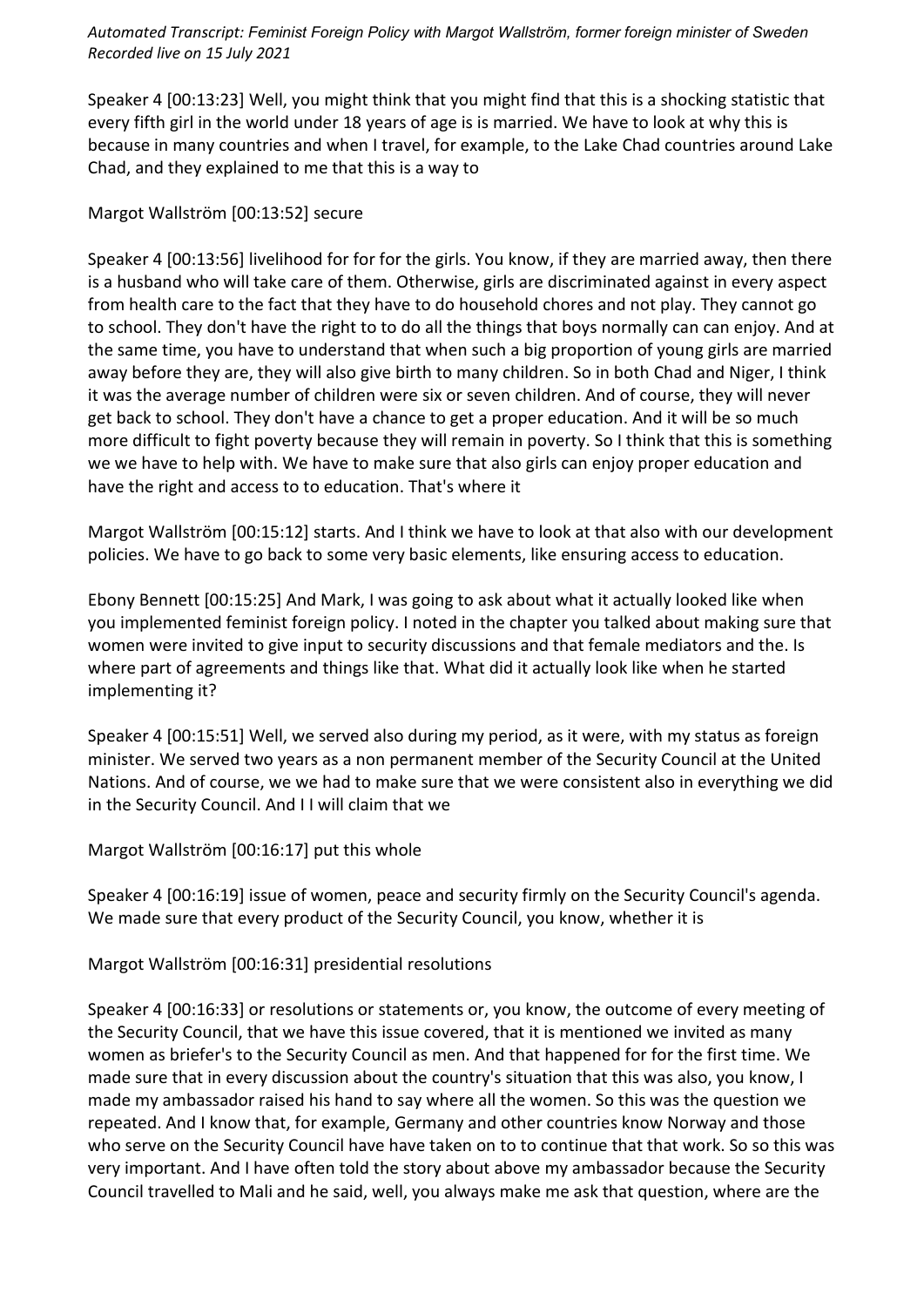women? And when we came to Mali, women came up to me and said, thank you very much for putting language about women's participation in the resolution about Mali, because for the first time we could meet with the president of our country. We we were actually given a seat around the table. So I think that that this is important. And then, of course, you have to set up a structure at the national level. We had an ambassador who worked on this issue. We introduced training for all our diplomats, the diplomatic corps. We we made sure that there was a structure that would remain even if we went out of office or voted out of office, that that this would strengthen the way we work on these issues through our embassies around the world.

Andrew Scott [00:18:33] Margaret, can I mention one direct contact with Sweden and Australia had in foreign policy was when the young Australian named Alex went missing almost exactly three years ago in North Korea and there were grave fears for his safety. And then all of a sudden he emerged, accompanied by Swedish diplomatic envoy that you personally had sent. And Marise Payne, our foreign minister and minister for women, expressed gratitude and thanks to you in Sweden for extricating Alex from North Korea. But how did Sweden do that? Why was it Sweden and what Sweden do differently in foreign policy that might have led to that?

Speaker 4 [00:19:09] Well, thank you for mentioning this. And Sweden's role rolling in in achieving that outcome actually came about in part because we had and maintained the diplomatic presence and representation in North Korea since mid 1970s. And that's one of the few countries that have had an embassy there. Australia, Canada and the United States. We are we serve us as embassies and try to help also your countries in North Korea. And then we also invited and received the foreign minister of North Korea to Stockholm in March. Twenty eighteen. We tried to

### Margot Wallström [00:19:59] contribute

Speaker 4 [00:20:00] to strengthening the communications and help to de-escalate also the very high tensions between North Korea and the United States at that time. But, you know, you even though you are very restricted, also our ambassadors and and our staff at the embassy have been very restricted in exactly what they can do. But they build up a knowledge and contacts in in the country. And we have also

#### Margot Wallström [00:20:27] had a special

Speaker 4 [00:20:28] envoy. And and I think thanks to to those contacts, we were able to to help. So I was very pleased that that we could that we could help. And I hope he's well,

Andrew Scott [00:20:43] I'm sure he was very relieved that Sweden did take that approach to foreign policy, as was his family and many others. Not a transactional approach in foreign policy, but acting according to values and the importance of maintaining dialogue and so on. It hasn't always been an agreement between Sweden and Australia, though. You were European commissioner for the environment from 1999 to 2004. How did you go with Australia then in tackling climate change?

Margot Wallström [00:21:11] When I visited Australia, I was commissioner for the environment, and then my portfolio was source of climate change. So, for example, what is being discussed now with the emissions trading system or the chemicals legislation was was part of my responsibilities. But that I I went to Australia because I really wanted Australia to come on board. At that time. It was the Kyoto Protocol that we discussed on climate change, but it was not easy. And and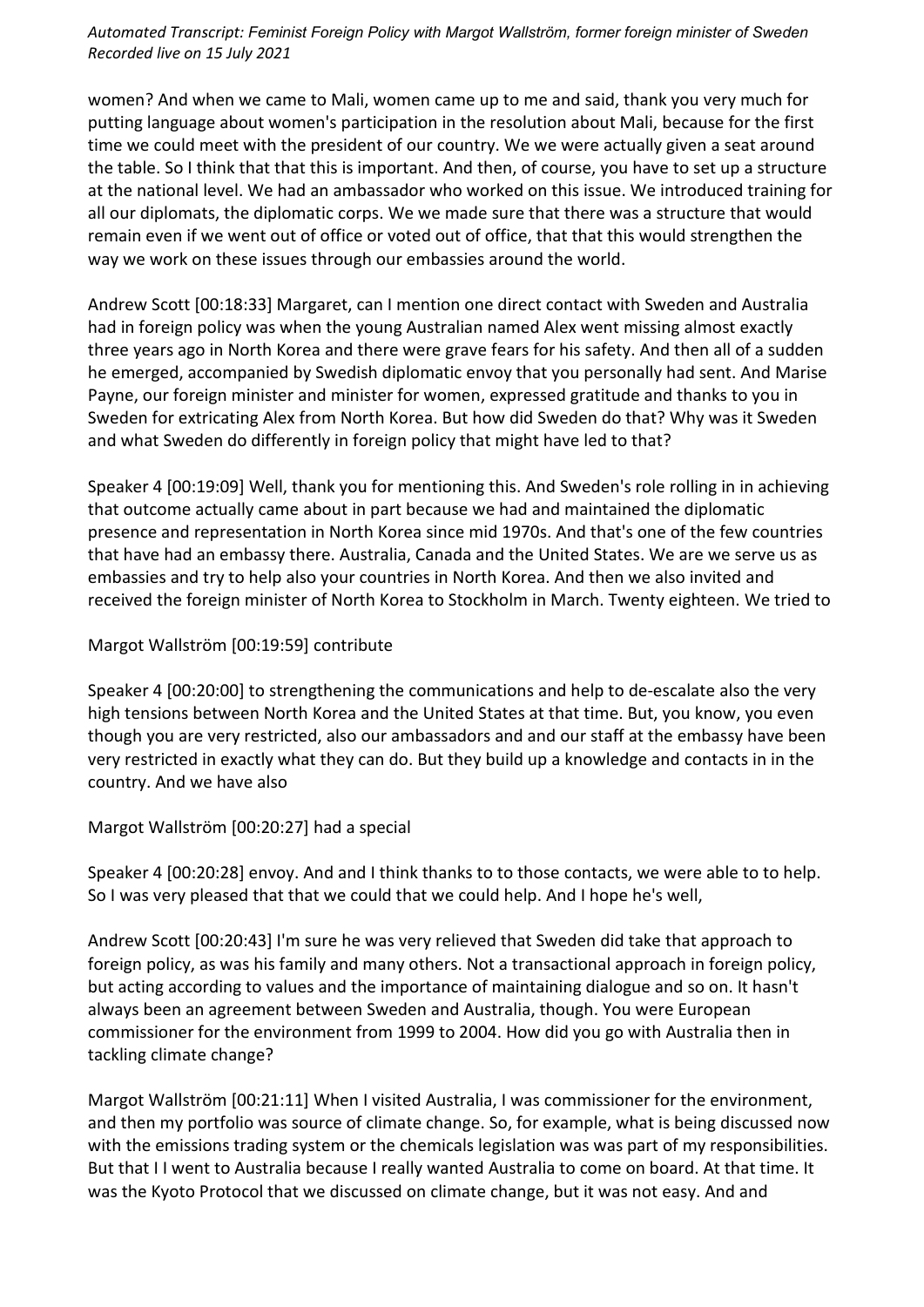Australia chose a different path. Maybe now the debate in Australia has changed also with the experience that you've had of these extreme weather conditions with the fires and the drought and what have you, and these this will continue. The extreme weather events has been pointed out as one of the effects of climate change by all the three consecutive reports from the IPCC. And we simply have to to do more and we don't have much time. So at the moment, as you know, the European Union is presenting a real package with the rather drastic measures. Not even that might be enough to keep us under the one point five degree change in temperature. But but we have to we have to start. And I think the minute you put that in place, I think other countries will also see that it is possible and they will have to follow and more and more countries will be affected by this extreme.

Ebony Bennett [00:23:09] And I'm really sorry to report that the bushfire, sadly didn't seem to change the federal government's policy on climate change much certainly didn't increase their ambition to reduce emissions. But I was going to ask about that European package that we've just heard about. One of them includes a carbon border adjustment mechanism. So very emissions intensive exports from Australia, such as aluminium and things like that could be subjected to to tariffs. So do you think that's the reality, that even if domestically the politics are still quite difficult at a federal level for Australia, that more and more international pressure is going to face the country as other countries see the impacts and really try and lift their ambitions?

Speaker 4 [00:23:58] Yeah, yeah, absolutely. That's my short answer. Yes, I think I think we will see that it will accelerate drastically the effects of climate change. Can I recommend a Netflix movie called The Boundaries? Oh, my goodness. It's with you on Wroxton, the professor, Swedish Professor David Attenborough. Breaking breaking boundaries. It's called. I think it sets out the the the the scene that we that we can see for for climate change. And it's done in a very sort of scientific way and at the same time, easier to understand for for everybody. It doesn't take away all our hopes. Luckily, it says that we still have a reasonable chance to to do something about this, but it doesn't in a very pedagogical way. And I just think we need to to understand exactly what we are about to do. And, of course, we are here in the Arctic

Margot Wallström [00:25:17] region and you are on the other you're down under the Antarctica and we will be the most affected. You know, it's like you are. Some said that if if the snow melts, the snow and ice melts in the Arctic region, it's like when the sun is shining and you take off your cap from your head and the sun will shine directly on you. So we see that the increase in temperature is going much, much faster. And I know that Antarctica is also affected in the same way that the heat will be very dramatic unless we do something

Ebony Bennett [00:25:57] quickly with them. We'll get to questions from the audience just shortly, but I thank you for that Netflix recommendation. We've actually got two cities in Australia in lockdown. Jada, I'm sure they'll all be looking for Netflix recommendations at the moment, breaking boundaries. Andrew, did you have another question? Before we go to the Q&A,

Andrew Scott [00:26:21] I would like to ask you about asylum seekers. Sweden and Germany are the two countries in Europe which have gone against the tide and taken many asylum seekers in recent years. And it does contradict the the the incorrect image that many have of Sweden as being a monocultural place where only blonde people and three blondes in this panel. But you find Spike, that's not typical of Australia or really Sweden anymore. Why have Sweden, like Germany under Angela Merkel, taken so many asylum seekers? And do you think Australia should take more?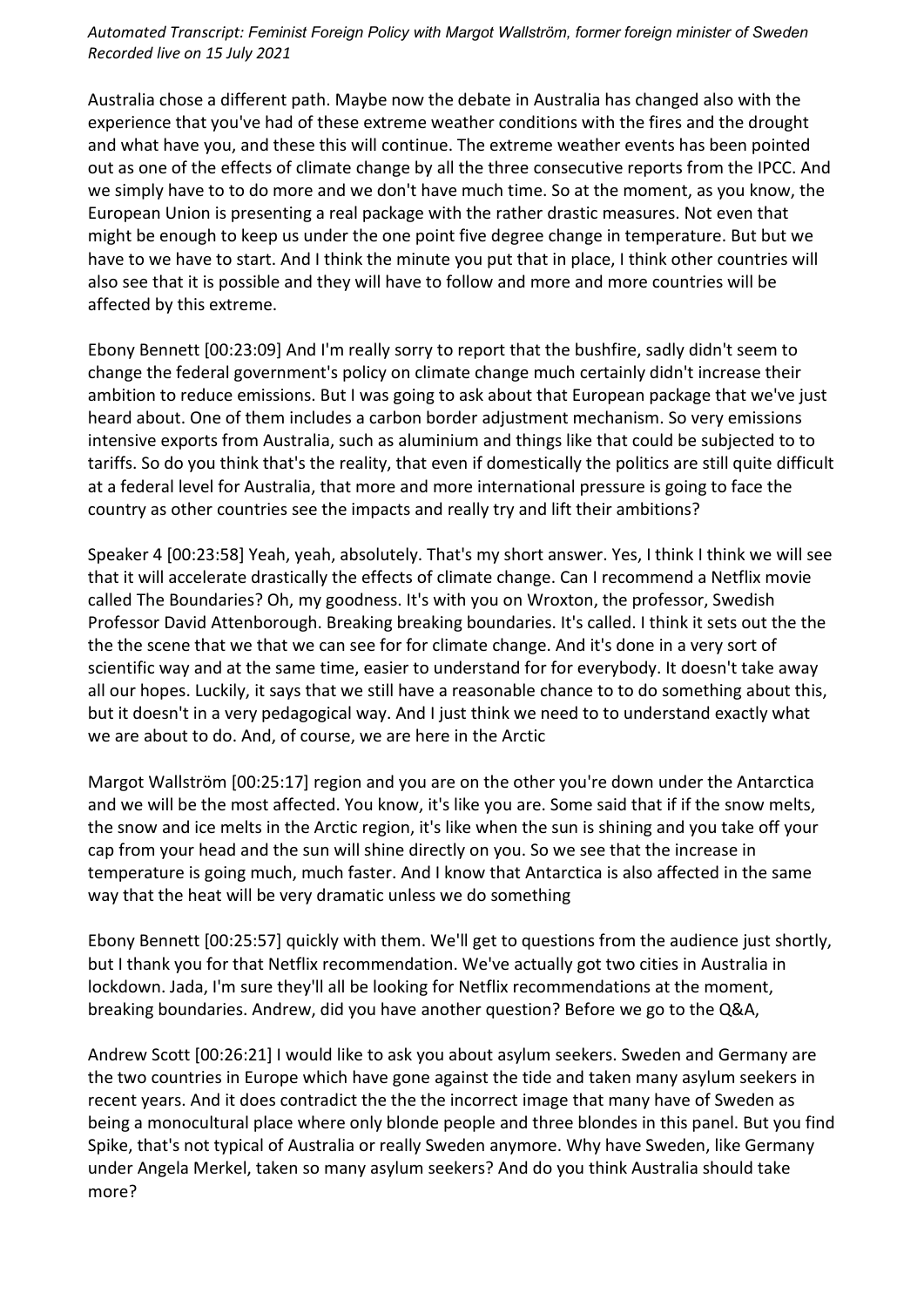Speaker 4 [00:27:01] I think we have to share the responsibility and it's not only a burden, but it can be also at times a burden, because when so many people came, as was the situation in 2015, you know, it was this put a strain on our systems, of course, of our sort of welfare systems and the whole society. And since we've had a very sort of negative debate and it has affected politics in Sweden, where all the problems are even pointed out. And at the same time,

### Margot Wallström [00:27:37] Sweden has

Speaker 4 [00:27:38] changed drastically from when I grew up. I mean, no, I think we are around 20 percent of our

Margot Wallström [00:27:45] population, if not more,

Speaker 4 [00:27:48] than have roots in another country. And of course, this is also a blessing and a gift to our society. We develop thanks to that. But we also it is also a challenge when you take in so many people at the same time, and especially since we received so many

# Margot Wallström [00:28:10] children

Speaker 4 [00:28:11] and unaccompanied minors and the proportion of that made sort of an impact, the deep impact, impact on society. So I think if we had had a distribution and sharing of that responsibility when they came in 2015, it wouldn't have been any problem for any country in the European Union. But it was it was a fight over over this. And it continued to be,

Margot Wallström [00:28:44] I would say, also denotes sort of the the debate that we have on on immigration in in Sweden. And we want to be you know, we want to have a human respect of the asylum laws and the asylum legislation and also have a human approach to to dealing with those issues.

Ebony Bennett [00:29:09] Thanks so much, Margot. We might go to questions from the audience now. And thank you so much, everyone, for tuning in. I know we've got hundreds of you on the line with us today from right around the country and a few people from overseas as well. So much for tuning in. The first question that I've got here is from Julianna McCann. She says, How can an ambassador pursuing a feminist foreign policy agenda change or affect the three Rs for women in that country? As an outsider, perhaps for people who aren't necessarily familiar with how diplomacy works in that respect?

Margot Wallström [00:29:49] No, that's a great question. That's absolutely what it's all about. How how are they supposed to act? Because I think when I when I announced that we would pursue a feminist foreign policy, many of the ambassadors, I'm sure, sort of their jaws dropped to what what is this now and how are we going to work on this? And this is why it helped to define it, to say, well, you you have to look at it in the country where where you represent Sweden. You should look at when it comes to rights. So what about the legislation in this country? Can women open a bank account? Can be inherit the land? Can they take on any job? Can. What about discriminatory laws, et cetera? Can can girls go to school? And to look at whether we can have when it comes to the gender budgeting or getting the statistics they need and and all of that. And I think that many ambassadors as well as they told me they were looking at. So let's see, who do we invite to to to come to the embassy or to different events that we arrange? Are we sure that we cover also the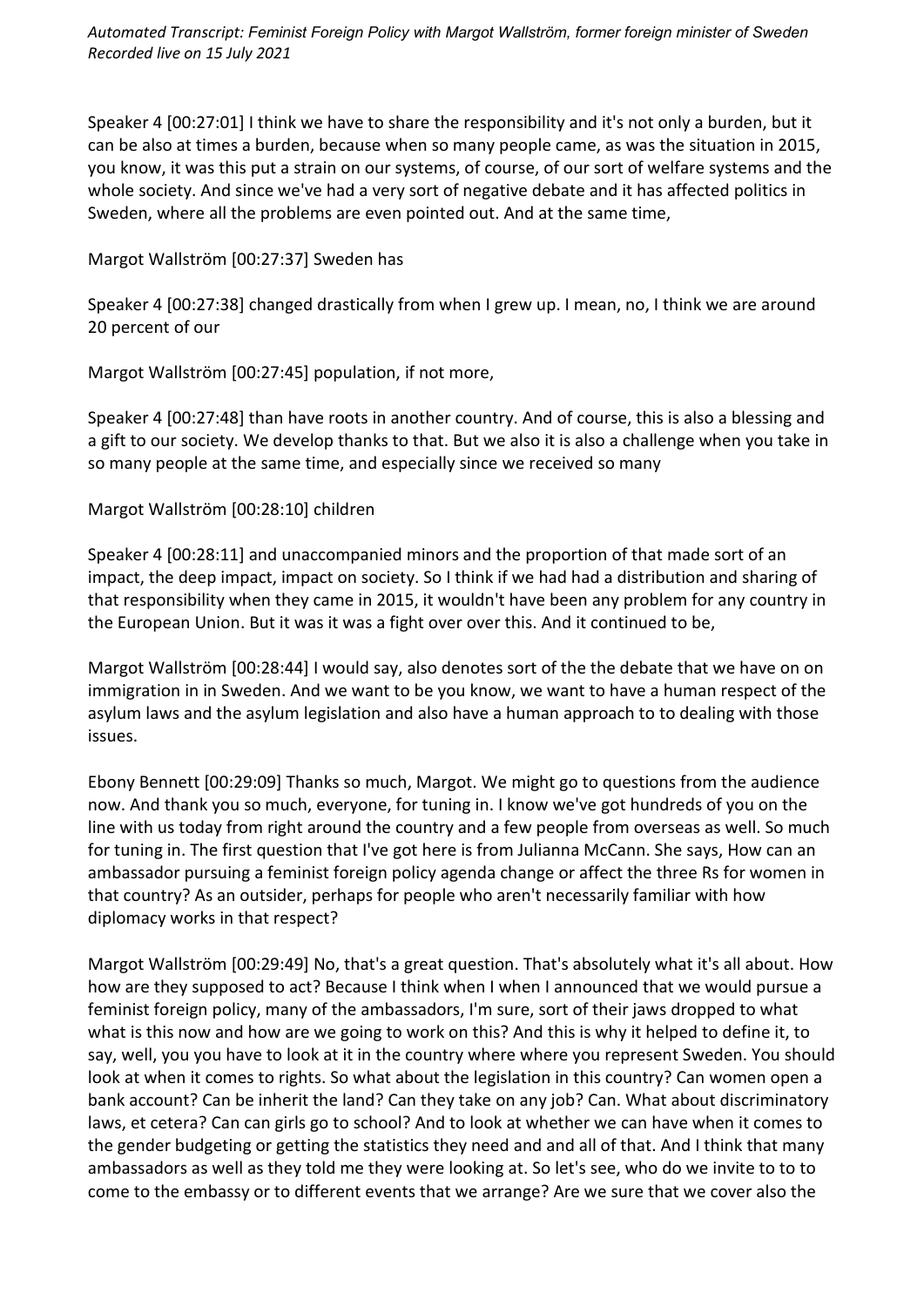and listen to the voices of women and girls properly? Can we do even better? We introduce through our embassies an exhibition that was called Swedish Dads, and it turned out that that was a very, very effective way of having an impact on the debate about the role of men in the country and in that country and on, for example, introducing parental leave, which was the result in a couple of countries after having had that the scene that that exhibition. So I think they they chose, according to the the reality check that they did in that country, they followed up. And we have also to use the network of women mediators and the. So we had 15 members of that network and they have been deployed to situations of peace agreements or or or

### Speaker 4 [00:32:15] different process peace

Margot Wallström [00:32:16] processes in countries from Colombia to Afghanistan. So they are all deployed in different situations. So to encourage to make sure that we help, that we share our own experiences and that we work towards gender equality.

# Speaker 4 [00:32:34] And I think the

Margot Wallström [00:32:35] enthusiasm that that came as a result has been absolutely amazing. So it was not difficult because if you just look carefully, you will see that there is still so much unfortunately, so much of discrimination against women. And so we have to do something about that.

Ebony Bennett [00:32:56] The next question is from Jill Rodgerson. She says that having women involved in foreign policy clearly changes the outcome of the policy. But does it also change the process by which that policy is achieved?

Margot Wallström [00:33:12] Yeah, I think it will. If you have sort of enough women participating, I think, you know, it's not only to have like a token woman that you you play somewhere. But as was stated already in Beijing, the action plan for women is that you need around 30 percent of women to actually create that critical mass that will change things around. And you will need support from from other women to to maybe turn things around completely or find that that you work in a different way, that the minute that that women are or are on board, they will also bring their experiences. And I often say it's not that women are better than men. We of course, we would like to think so. But but that's not necessarily true. But we we have a different experience with us. And and that is also necessary to make us all richer if we if we share also women's experience and knowledge. And they are their thoughts and ideas about how to work.

Ebony Bennett [00:34:26] Thank you. The next question that I've got here is from Sara Davies, and she says she'd like to hear about your experience trying to end the arms trade deals with countries that had high gender inequality. And she'd also take part in a second question here. I like to know your thoughts about the immediate priorities for women's peace and security in the next five years.

Margot Wallström [00:34:56] Well, as you know, Sweden also produces weapons and military equipment. And, of course, that is the dilemma for a country who also insists on working for for peace and development then. And the way we have dealt with that with the is that we have very strict legislation and control over export of of weapons and with, of course, a role for the Swedish parliament and also with a new a new democracy criteria that has been introduced lately. So the process is sort of a separate one with with the control of parliament and also with those kinds of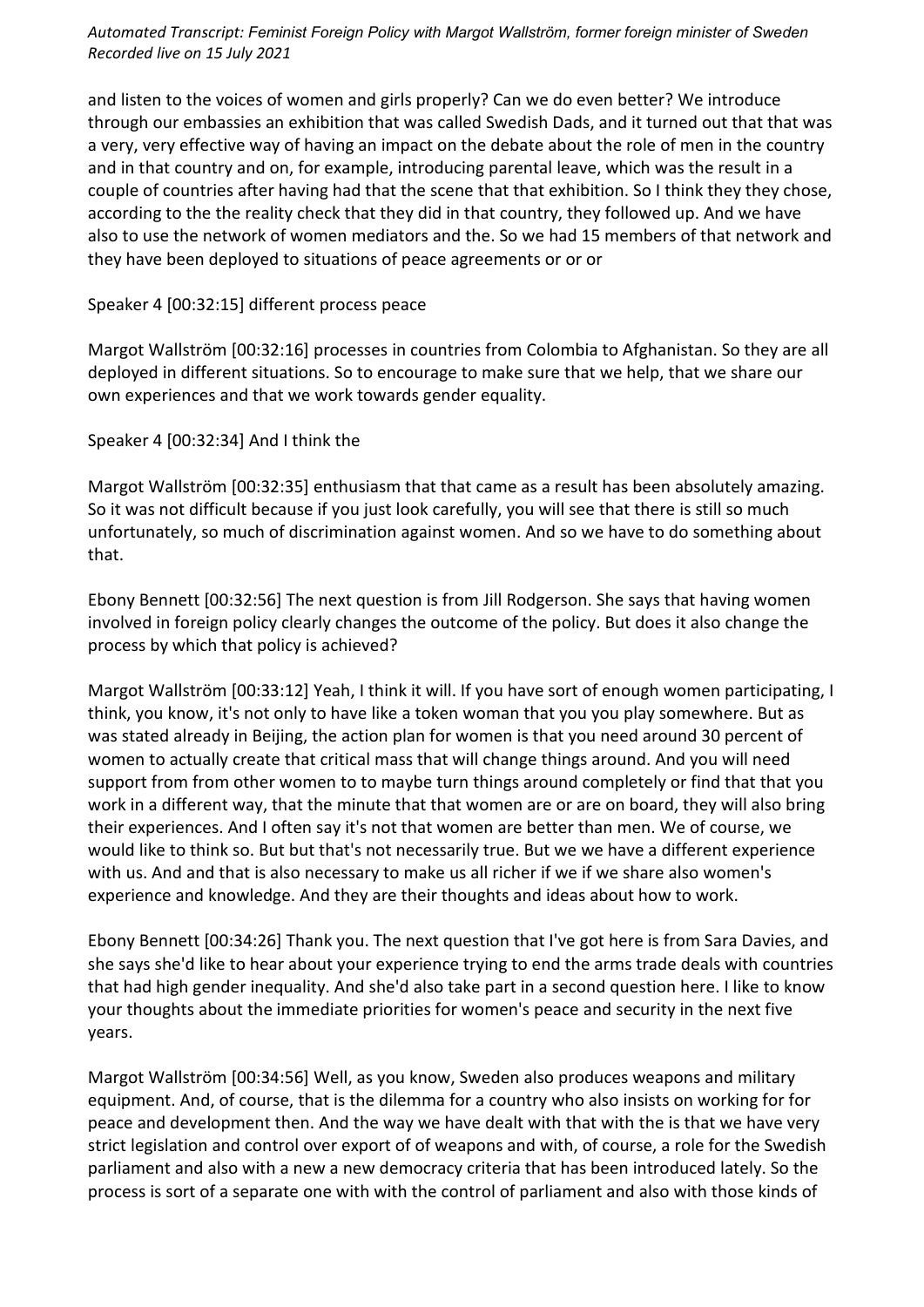objectives of making sure that it doesn't end up in the wrong in the wrong hands. And this is an ongoing debate, of course. And if you

Speaker 4 [00:36:11] ask me, I would have preferred that

Margot Wallström [00:36:13] Sweden, not Sweden, did not trade in weapons. But it is important for a country that is also a non aligned country and to show that we are willing to to defend ourselves, that we have also a strong a strong sort of defence industry. So that is the background of the history and how this has developed

Ebony Bennett [00:36:42] and the priorities for women's peace and security in the next five years.

Margot Wallström [00:36:46] When I think this is also a very relevant question, because I think it just has to be more intensive that, you know,

Speaker 4 [00:36:54] what is called intersectionality will will

Margot Wallström [00:36:57] become

Speaker 4 [00:36:58] a more prominent part of all of this. To me, this is natural. The minute you because to me it's also about democracy. You have to

Margot Wallström [00:37:06] include all all

Speaker 4 [00:37:09] women and you have to make sure that there is not a discrimination. But I think this has to be put much, much clearer in the way we work plans and structures.

Ebony Bennett [00:37:25] The next question is a kind of stimulus. I'm going to put them together there from a whip and Isabella, boom. They ask what impact that having a feminist foreign policy would one ask would have on Australia's ability to navigate the strategic competition between the United States and China at the moment? And the other one asks on Australia's role in the Pacific Islands.

Speaker 4 [00:37:56] Well, I think we we can only share our experiences, we can say that this is our history, this is how we have been, this is what we have learnt. This is what we believe in. This follows our ideas of of foreign policy and security policy, because I truly believe that security policy has to be redefined. We know that security is not hard security. It has to be smart security or support for the future. And a security policy these days is not only about sort of defence, it is really also about pandemics, climate change and everything that were environmental catastrophes that will impact have a deep impact on our lives. So you have to redefine security as common security.

Margot Wallström [00:38:53] You have to come back to that concept. It's an old concept.

Speaker 4 [00:38:58] I think that and Australia, of course, will have to design because I think it's now

Margot Wallström [00:39:06] several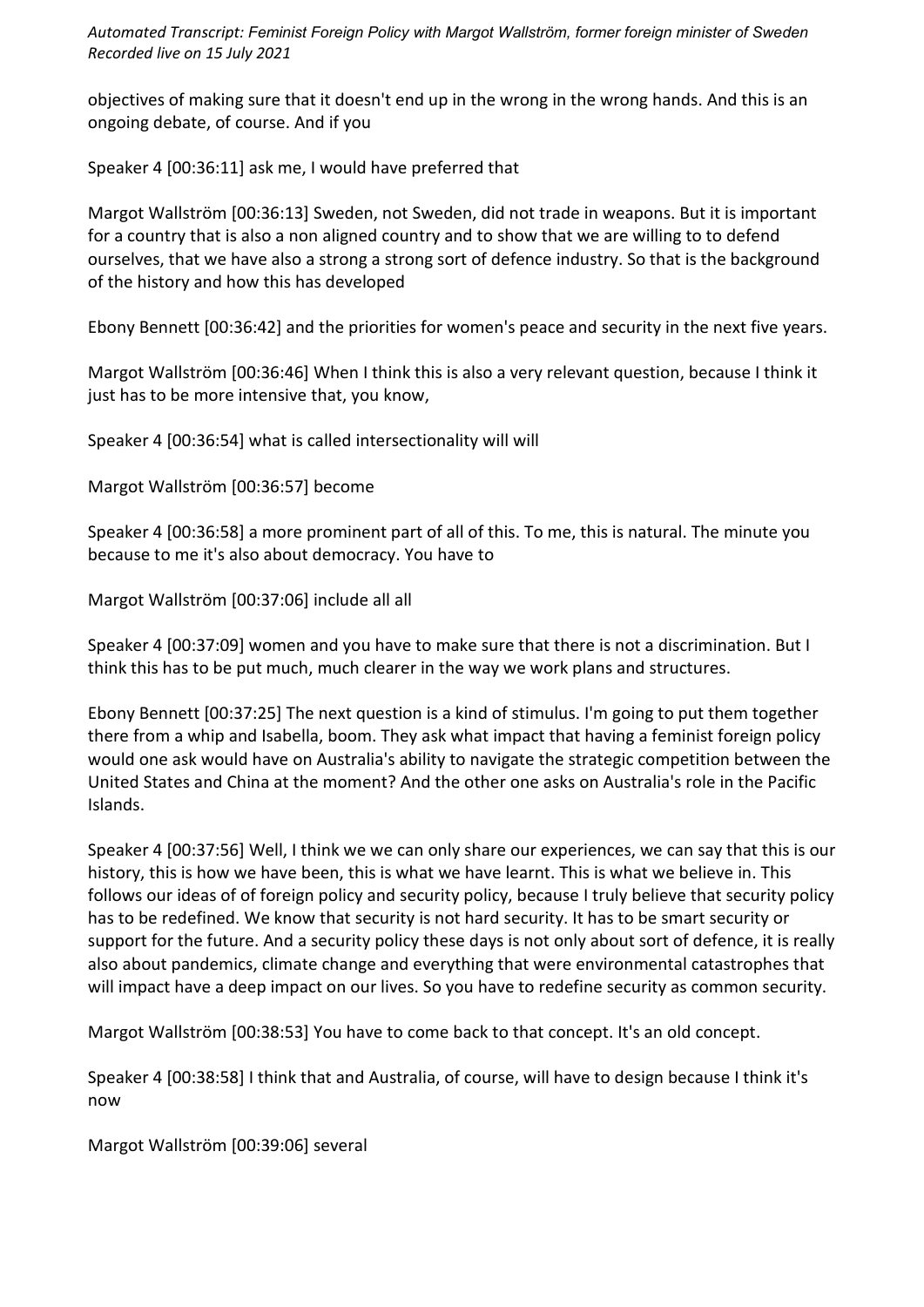Speaker 4 [00:39:06] countries that have followed in our footsteps and declared that they have either a development policy or foreign policy that is a feminist foreign policy, including Mexico, Canada,

Margot Wallström [00:39:17] France, Luxembourg,

Speaker 4 [00:39:21] Tunisia,

Margot Wallström [00:39:23] and I think maybe one or two more.

Speaker 4 [00:39:26] And you will have to look at how will this be helpful in in your policy? What is it that we've learnt

Margot Wallström [00:39:34] about the role

Speaker 4 [00:39:36] of women in peace processes? Do we believe in that, in those

Margot Wallström [00:39:41] facts and statistics?

Speaker 4 [00:39:42] And what do we do about this? And I think it's obvious because women make up half of of the population on this planet, you cannot exclude women in peace process because

Margot Wallström [00:39:56] you will not have a long lasting peace unless they are

Speaker 4 [00:39:59] also on board and

Margot Wallström [00:40:01] involved and given listen to and be given a proper role. So to me, it's. But but you have to shape it so that it fits, of course, Australia and you choose your path, the future. But we are a group of countries that can stick together

Speaker 4 [00:40:23] and share our experience.

Ebony Bennett [00:40:25] Yeah. The next question is from John Name. He says, How good are fully paid parental leave scheme for better future outcomes for all citizens? And there's quite a few people asking about that Swedish dads exhibition in the chat. Just how transformative, I guess, was where those policies for Sweden and how much is that linked to the ability to implement a feminist foreign policy years, years later?

Speaker 4 [00:40:54] Can I give you a sort of the fair shot and killed? A friend of mine said that he had found his grandfather's

Margot Wallström [00:41:01] diaries and his grandfather wrote today he had found the dates when they were born, when the children were born. So his grandfather wrote and his wife gave birth to a son. So he was completely sort of detached from that, from that. And then his father wrote today, I got five big fish. A Pike, I think is the name of the book. I got five packs and a son. And then he so actually the fish was mentioned first and then with the other son the same day. And then his own experience, of course, being there as a father with his wife and four and then also using his parental leave. So I think that this is it shows the story of how how it changes. Also the way you look at children and your own role as the parent and the understanding of what it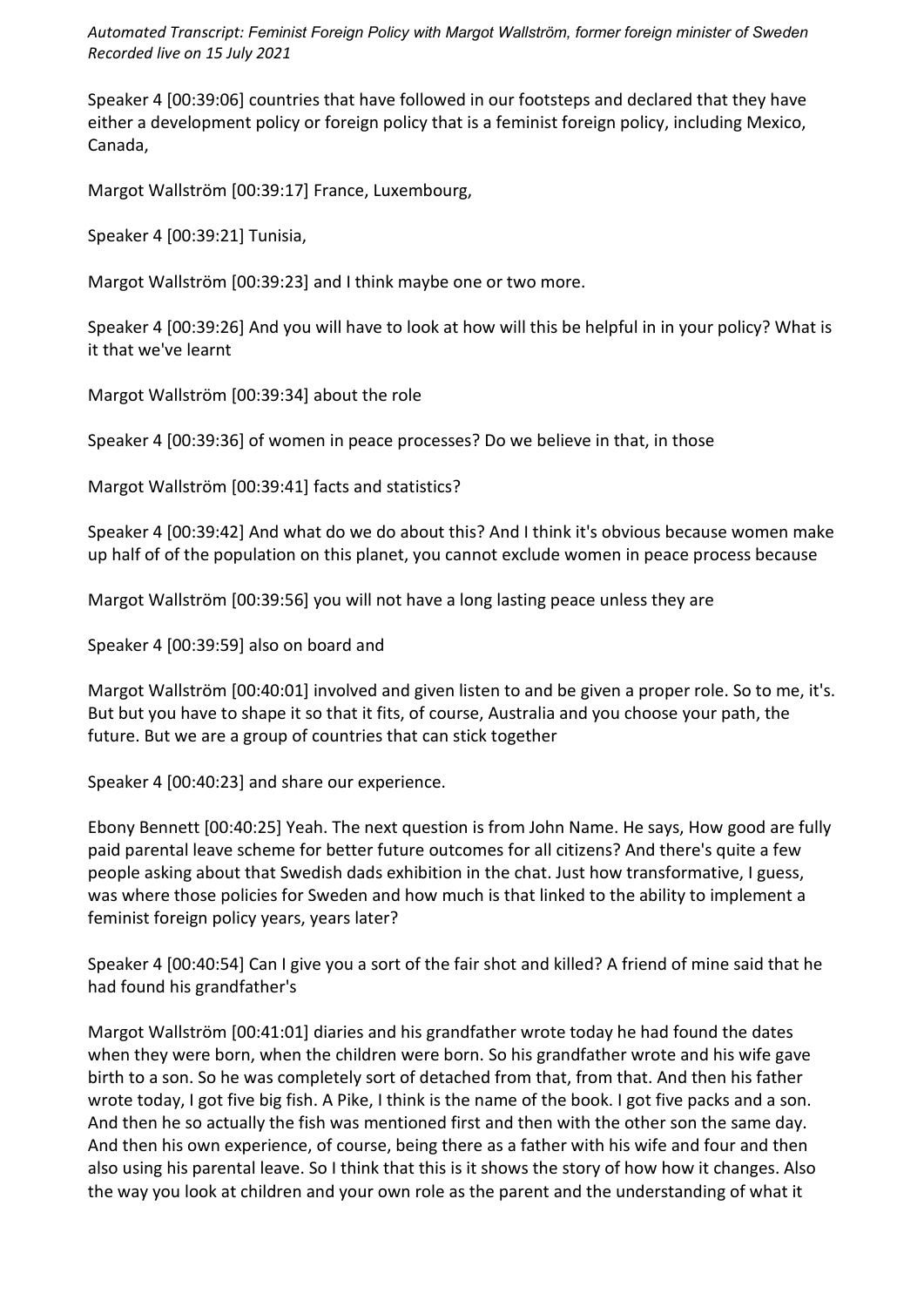takes to raise a child. I think it cannot be it mustn't be underestimated. It is so fantastic to see my sons now with my son, with with his children. And it's just, yeah, I think it transforms a society completely, very, very important. And the thing with the exhibition was that they were then asked to send in their own photos and their stories about what happened with how they relate and how they act and and are together with their children and moving and fantastic stories.

Ebony Bennett [00:42:51] Mhm. Um the next question is from. She says, Does Sweden teach gender equality in schools?

Margot Wallström [00:43:00] Yes, yes, absolutely. It's part of the curriculum, too, to talk about gender equality in school.

Ebony Bennett [00:43:10] Margot, you touched on, I guess, outcomes for women and being out of find good statistics on budgeting and things like that. Andrew, I wondered if I might just ask you quickly the chapter of the MAGOS in the book, and I'll just remind everyone the Nordic Edge available in all good bookstores in Australia. The chapter after that deals with gender budgeting, which was started in Australia, but then kind of fell away. Could you just tell us a little bit about that chapter?

Andrew Scott [00:43:39] Thank you. Yes, Marion Store is the co-author of the chapter, and he was involved, as was and Summers in the pioneering of Kaneda budgeting in the 1980s in Australia, following on from the Whitlam governments and the Women Women's Electoral Lobby. If it's the strange thing is that Australia invented it and inspired Sweden and other countries to take it up in Australia, stopped it in Sweden and other Nordic countries, kept it going. And Marion is firmly of the view that of budgeting helps prevent Naani gender inequality and economic inequalities too, and so argues for a return to it. And she does so in conjunction with Lanita Freedon Veau, a Swedish colleague at the University of Stockholm who is also advised the Swedish parliament on gender equality. And perhaps the Australian Parliament could do with some advice on gender equality to.

Ebony Bennett [00:44:30] Hmm, indeed, and actually on that same kind of note, the Australia Institute and in another anecdote, we did some research looking at the gender impacts and the outcomes of the government's proposed income tax cuts. And we looked at who benefits more men or women or if it's equal. And basically because the income tax cuts package really designed for high income earners and more men and higher incomes, we found that from stage three tax cuts, men would benefit two dollars for every dollar that women received, which the prime minister and treasurer didn't really fancy much. I think the prime minister complained that you don't fill out a tax return and a blue tax return. But the reality is, yeah, it was because we don't have that gender budgeting anymore. They're implementing policies that really widen an income gap and a wealth gap between men and women in Australia. So very interesting. The next question that we've got here is from Michelle Emerson. She says, Sweden has a proud tradition of generosity to international development assistance, currently over one percent of GDP compared to Australia's zero point two percent, which she's correctly described as paltry. The feminist foreign policy can be seen in Sweden's international assistance as well, with a strong focus on sexual and reproductive health and rights. And she asks, How do you think feminist foreign policy will continue to shape Sweden's international assistance in the future?

Speaker 4 [00:46:07] As it has until now, I think it has saved lives and the campaign that we had also called midwifes for all has really made make a difference. And it's correct that there has been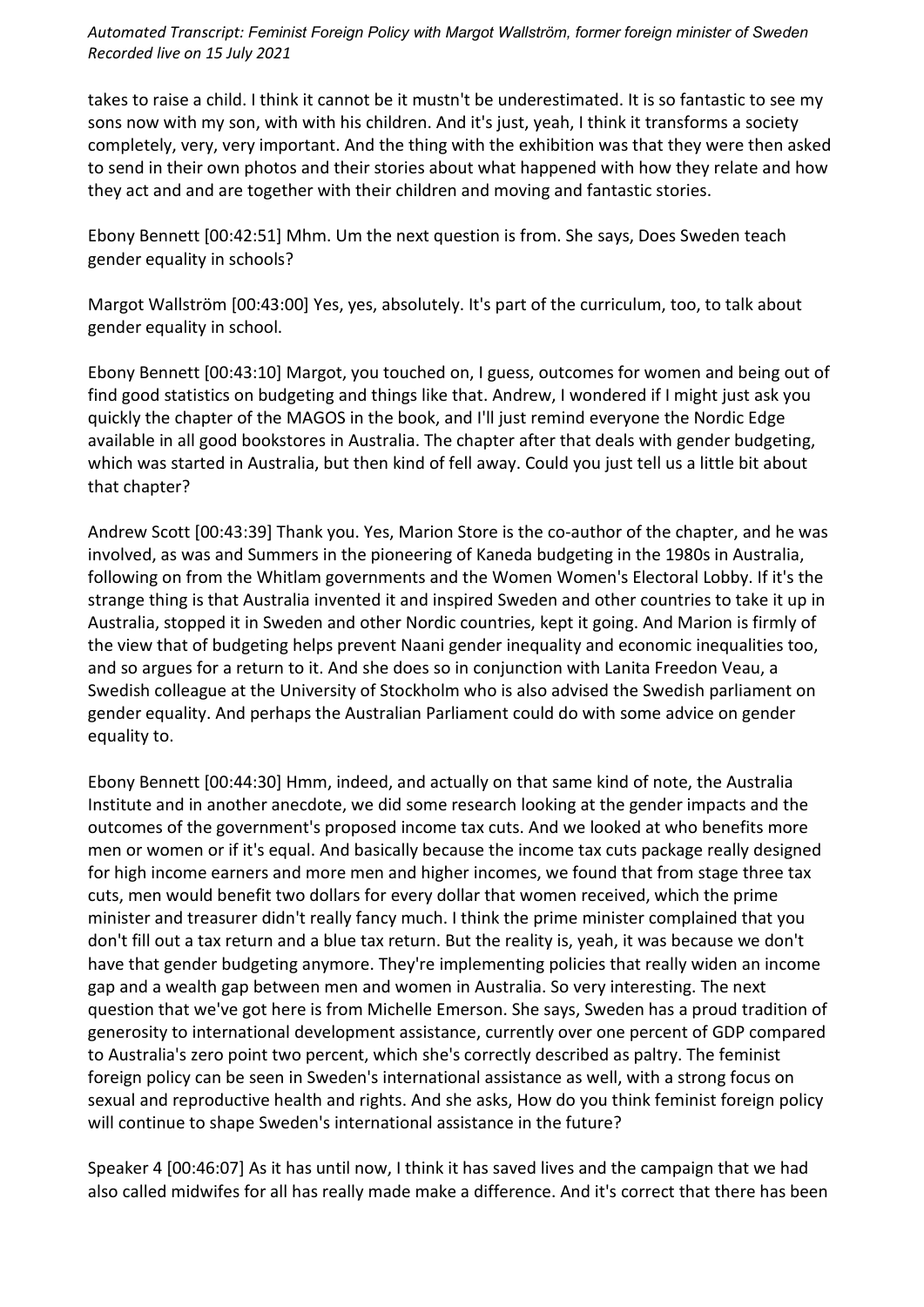a focus on sexual and reproductive rights and rights and health, and that means the difference between life and death in so many countries. So I think that this is this will continue to be sort of a major part of our development policy. And I think this is

Margot Wallström [00:46:46] also for our own

Speaker 4 [00:46:47] good. We have to understand that if we do this, we will all know the destiny of others is also our destiny. And we see it clearer and clearer. If we help or so poor countries there would be less inclined to to leave their their countries and try to to come here, but instead have a dignified be able to live a dignified life where where they are.

Margot Wallström [00:47:16] And so it's it's something that can help all of us in the end.

Ebony Bennett [00:47:23] I've got a question here and a couple of comments that I've noticed about how good would it be if every leader on the planet was a woman. You talked a little bit about political representation, but why is that important?

Speaker 4 [00:47:38] Well, I think we we are you know, we make up half half of the population, as I've said many times now, so it's fair that that we we could be represented up to 50 percent. And I think we need to share and we we need to live together also with women. And the men will play a very important role in making sure that this this is good for both men and women and children. And I I don't think I want to see a mix. I think that's natural that we have a mix of both with women and men as leaders. There are too few women who are leaders. I admire many of. And it has been said often that in dealing with Kofi Annan, the pandemic, women leaders have been more effective. I am I don't know if we have enough of examples to to sort of be able to prove that. But I can see that that women like Jacinda Ardern and Angela Merkel and others, they have found their own way to communicate and their own way to sort of shape the policies and interact with their populations. And I think they are in a lot of respect for that. And that's

Margot Wallström [00:49:04] what we wish for that that people and women everywhere and women leaders, more women leaders, and that they should

Speaker 4 [00:49:11] be able to do things there in their own way, following

Margot Wallström [00:49:16] their personality on their own.

Ebony Bennett [00:49:18] They're always I've got a couple of questions in here around whistle blowers from Kimberly and Mike Dore. They're asking how to sweet regard whistleblowers and what would be the difference in handling such things in Sweden compared to Australia in the USA. Kimberly and Mike, I will point you to the chapter that I co-authored in the book on media diversity. We certainly looked at all the Nordic countries, including Sweden, and they really topped the charts for press freedom the way that they deal with whistleblowers, certainly compared to Australia, which has fallen in the world press freedom rankings recently. And partly I think that's to do with the fact that press freedom is protected in some of the constitutions of those countries. And it's not in Australia. But certainly I don't think and correct me if I'm wrong, but I'll get you to comment on this in a second. But you wouldn't see the raids on things like the ABC and specific journalists like Annika Smethurst that we've certainly seen here in Australia in the past and pretty weak defence of Julian Assange as well. But is there anything you'd like to add on the topic of whistleblowers, Margot?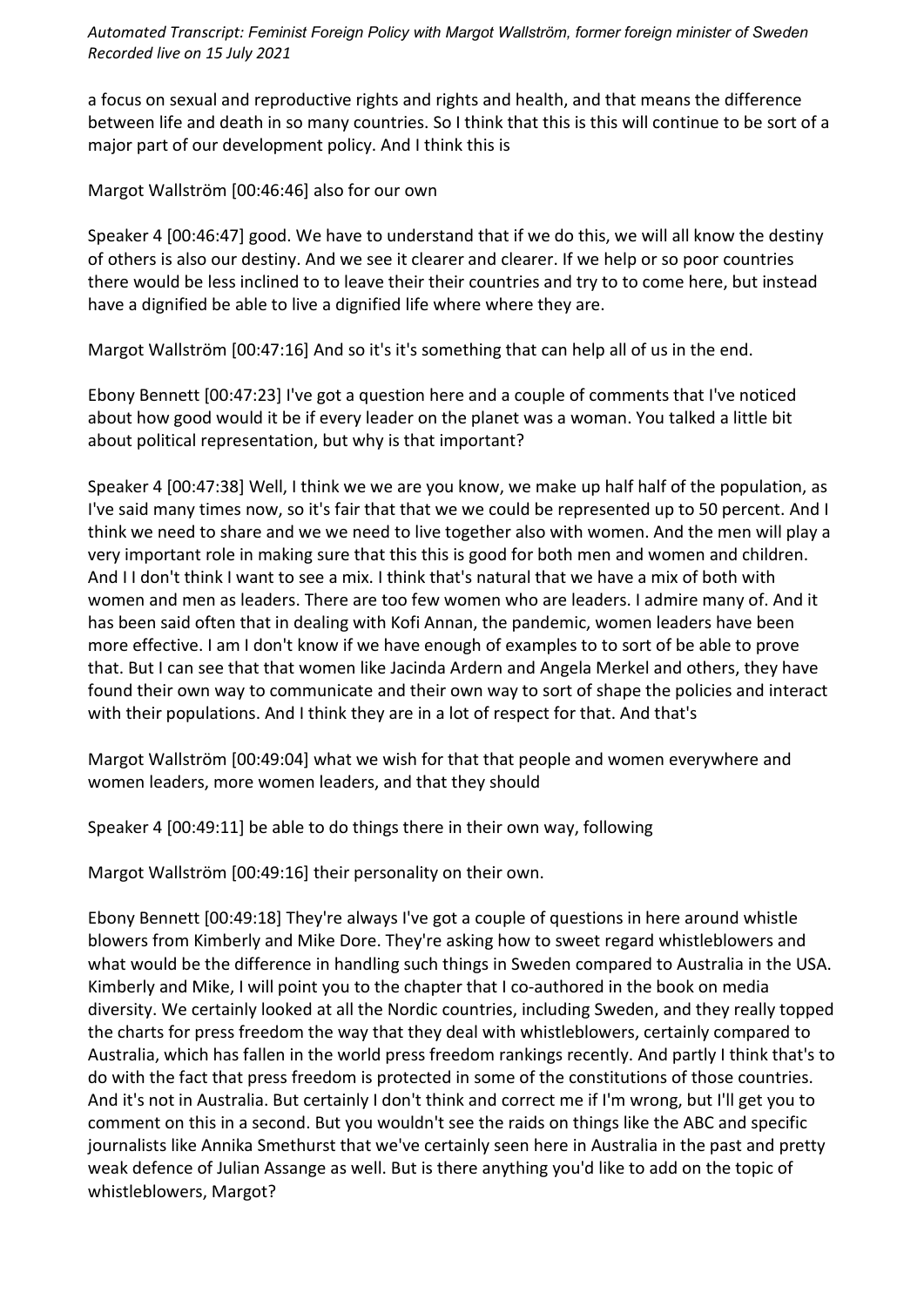Speaker 4 [00:50:35] No, but there has to be sort of a legal protection

Margot Wallström [00:50:38] of of

Speaker 4 [00:50:41] whistleblowers and also the kind of legislation that we have, which creates a very open, open society and having access to the documents and the procedures and so on. So that's very important in our Constitution puts a good defence for whistleblowers.

Ebony Bennett [00:51:05] The next question is from Harriet Bailey. She says, How do you think diplomatic representatives can institutionalise feminist approaches within the United Nations systems and organisations, noting that very few international organisations are headed by women?

Speaker 4 [00:51:25] Well, I you know, you have to be consistent and coherent if if we announce that we pursue a feminist foreign policy, we hope we have to make sure that we are ambassadors, are also women, that we appoint women and and we we change that and improve that during my years as well. So you have to make sure that that you are you making and turning to an example of all of this, and you

# Margot Wallström [00:51:54] have to be

Speaker 4 [00:51:57] very stubborn in all of these organisations. You have to look at sort of what candidates to support to make sure that you change the representation. You have to make sure that you also invite and interact with civil society organisations because they have a particular role to play. And this was also part of my agenda that I wanted to invite the civil society organisations to come also to to the foreign ministry to give us sort of their insights and their ideas about how to to work on certain policy areas. So I think this is an ongoing work and you just have to make sure that you insist on this being you change the attitude, you change the understanding of certain things. I think we should mention also one more thing, and I think we have I think I mentioned it in my chapter, but we also looked at Wikipedia and we noted that

Margot Wallström [00:53:03] 90 percent of the editors were men. And we we of course, we became sort of the the place where they could come, where we invited women and those who could write more pieces about women to put them on Wikipedia. And this result had a very good result with with all of this. And I think that's another example of what you can can do to to change sort of the the outcome and the results.

Ebony Bennett [00:53:42] And the next question I've got is from Rochelle Strache. Strache, sorry if I've mispronounced his name there, Michelle. She says, What recommendations can you suggest for Australians interested in helping to progress a treaty with First Nations Australians?

Margot Wallström [00:54:02] Can I give any advice? I don't know if I'm the right person to give any advice, I think. All right. The minute you you you find your your voice, the minute you find others to share your engagement engagement with, then you will also find a way to to work on it if you want to start a new organisation or if you want to enter into existing organisations. But I guess there is a lot of work to, to do. So I, I really I'm not the best person to give you advice on what to do in Australia.